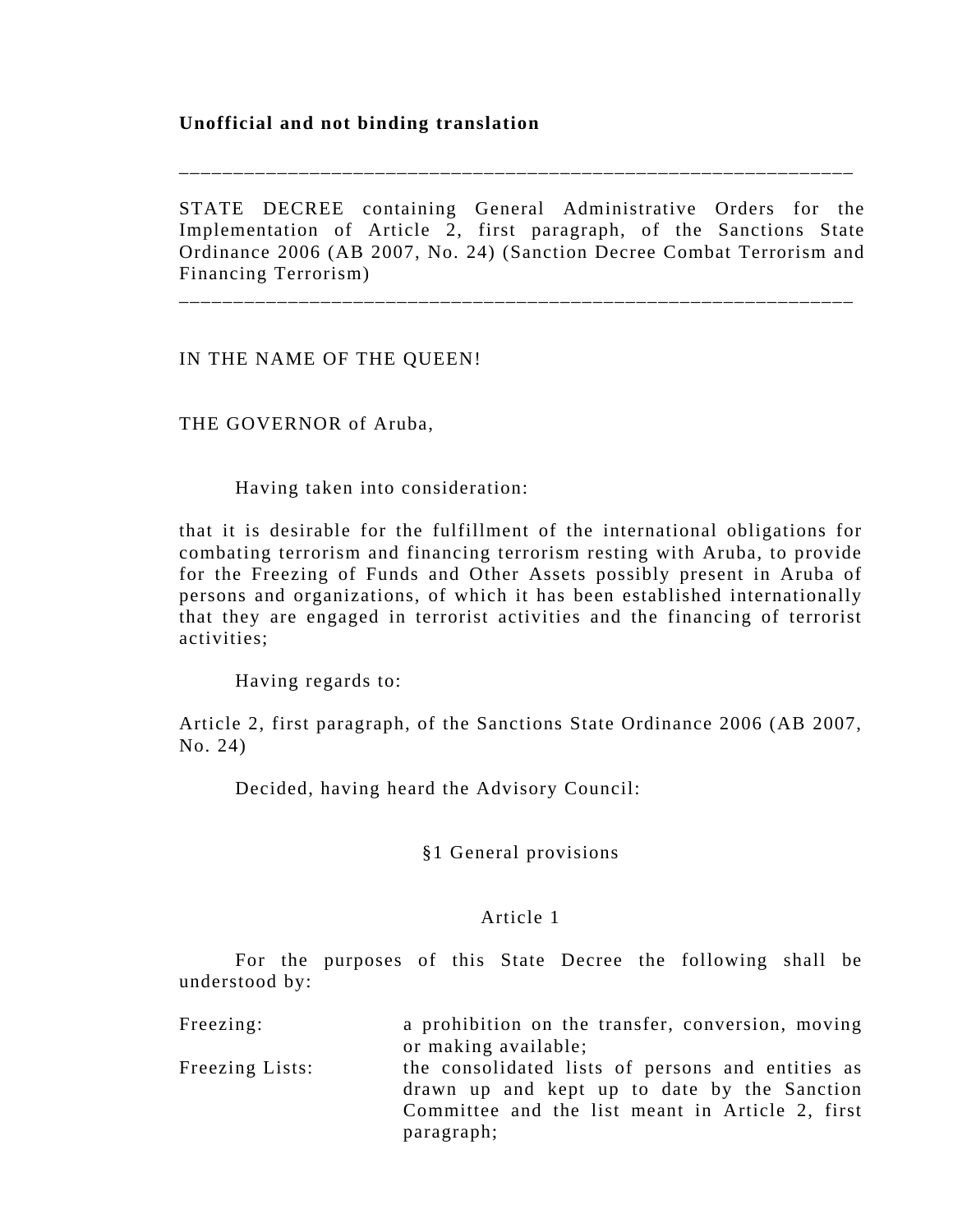|                        | UN-Sanction Committees: 1. the Committee as meant in United Nations |
|------------------------|---------------------------------------------------------------------|
|                        | Security Council Resolution 1267 (1999),<br>as                      |
|                        | amended by resolution 1989 (2011);                                  |
|                        | 2. the Committee as meant in United Nations                         |
|                        | Security Council Resolution 1988 (2011);                            |
| Designated Person:     | a natural person, legal entity or entity mentioned                  |
|                        | in one of the Freezing Lists;                                       |
| Funds or Other Assets: | goods however acquired, in the sense of article 3.1                 |
|                        | of the Civil Code of Aruba, any kind of                             |
|                        | documentation or information carrier which proves                   |
|                        | whole or partial property or entitlement to the                     |
|                        | funds or other assets in question, as well as                       |
|                        | income or value accruing generated by such funds                    |
|                        | or other assets.                                                    |
| Terrorist Offense:     | the offense meant in Article 85 of the Criminal                     |
|                        | Code of Aruba (AB 1991, no. GT 50);                                 |
| Financing terrorism:   | the offense meant in Article 140a of the Criminal                   |
|                        | Code of Aruba;                                                      |
| Service:               | an activity relating to a Fund or Other Asset;                      |
| Service Provider:      | each person who renders a Service by virtue of his                  |
|                        | profession or business;                                             |
| Minister:              | the Minister charged with judicial affairs;                         |
| Bank:                  | the Centrale Bank van Aruba                                         |
| Reporting Center:      | the Reporting Center Unusual Transactions, meant                    |
|                        | in Article 20, first paragraph, of the State                        |
|                        | Ordinance for the Prevention and Combating of                       |
|                        | Money Laundering and Terrorist Financing (AB                        |
|                        | $2011$ no. $28$ );                                                  |

National Sanction Committee: the committee meant in Article 10, first paragraph;

State Ordinance: the Sanction Ordinance (AB 2007, no. 24).

 2. As regards the Service Providers under statutory supervision of the Bank, and of the Municipal Credit Bank *(Volkskredietbank)*, the Bank shall see to the fulfillment by these Service Providers of the obligations in force for them under this State Decree, and shall take, if necessary, the measures provided for in this State Decree. As regards the other Service Providers the obligation described in the first sentence shall rest with the Reporting Center.

#### Article 2

 1. Without prejudice to the resolutions of the Security Council of the United Nations, numbers 1267 (1999), 1988 (2011) and 1989 (2011), and the obligations arising from them for Aruba, there shall be a list of:

a. natural persons who are involved in the commission of one or more Terrorist Offenses or in offenses for the preparation or facilitation of one or more Terrorist Offenses;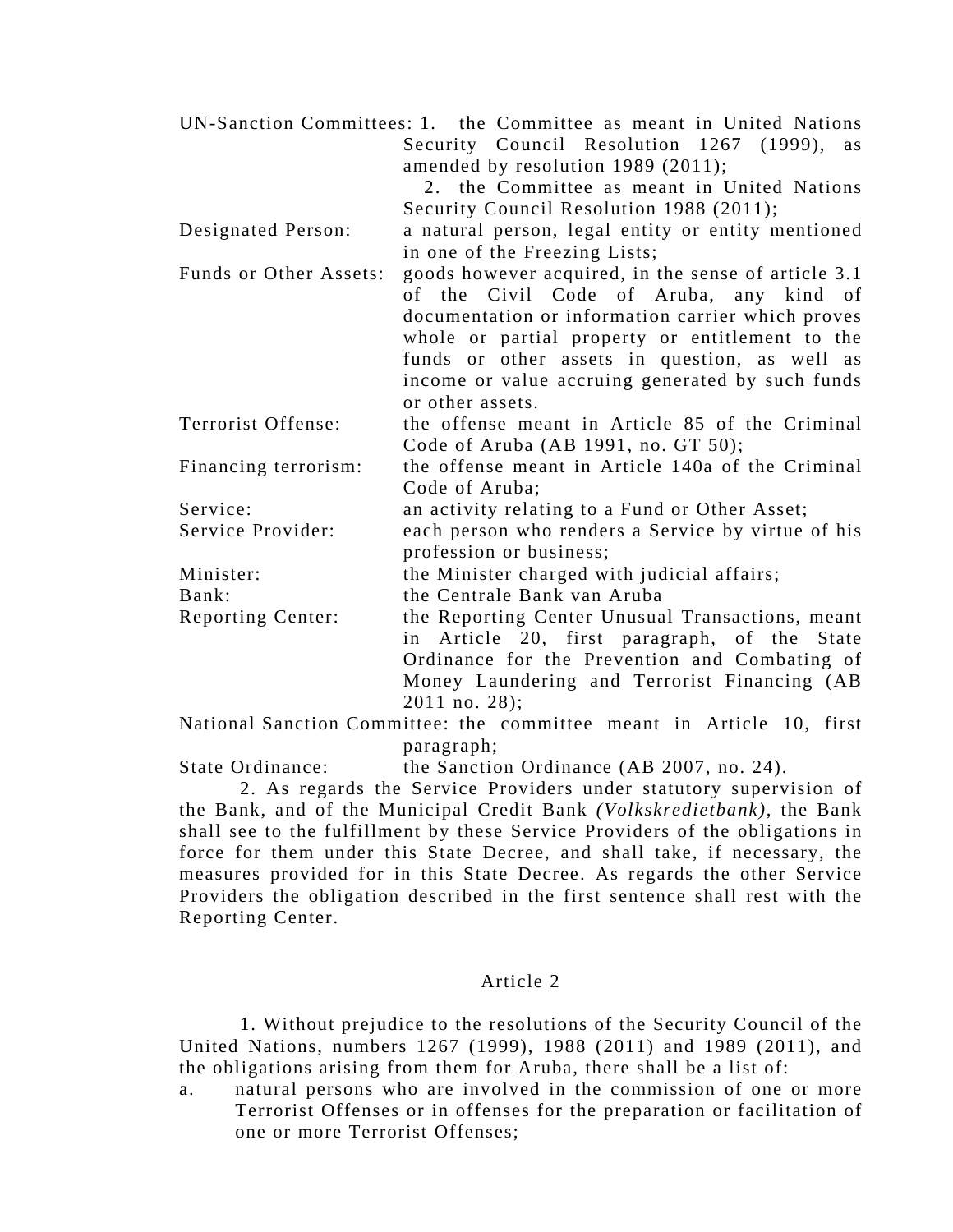- b. legal entities and other entities belonging directly or indirectly to, or controlled by persons as meant under letter a;
- c. natural persons, legal entities and other entities that act on behalf, or on instructions of the person, legal entities and other entities meant under the letters a and b.

 2. The Minster shall be charged with the control of the list meant in the first paragraph. The Minister may authorize the Bank to keep the list up to date in conformity with the provisions of this State Decree.

 3. The natural persons, legal entities and other entities meant in the first paragraph, letters a through c, are described by means of the name, including all known aliases and fictitious names, the address, the place of residence or domicile, and other relevant data.

# Article 3

 1. The Bank shall be charged with the publication in a timely and digital manner of the Freezing Lists and of any and all changes in these lists.

 2. The Bank, respectively the Reporting Center shall take care of information and, if necessary, assistance in individual cases as regards consultation of the Freezing Lists by these Service Providers, and the measures to be taken by them to ensure the Freezing of the Funds and assets of the Designated Persons.

3. (cancelled)

# §2 The Freezing of Funds and Other Assets

# Article 4

 1. Funds or Other Assets present in Aruba that directly or indirectly belong to a Designated Person or to which a Designated Person is entitled otherwise, shall be frozen.

 2. The Freezing meant in the first paragraph, shall apply mutatis mutandis to:

- a. Funds or Other Assets that directly or indirectly, entirely or in joint ownership with others, belong to or are administered by Designated Persons, persons that are suspected of one or more Terrorist Offenses or were convicted hereof, persons or organizations that finance terrorism, or terrorist organizations;
- b. Funds or Other Assets proceeding from or produced by Funds or Other Assets that belong to, or are administered by Designated Persons, persons suspected of one or more Terrorist Offenses or were convicted hereof, persons or organizations that finance terrorism, or terrorist organizations;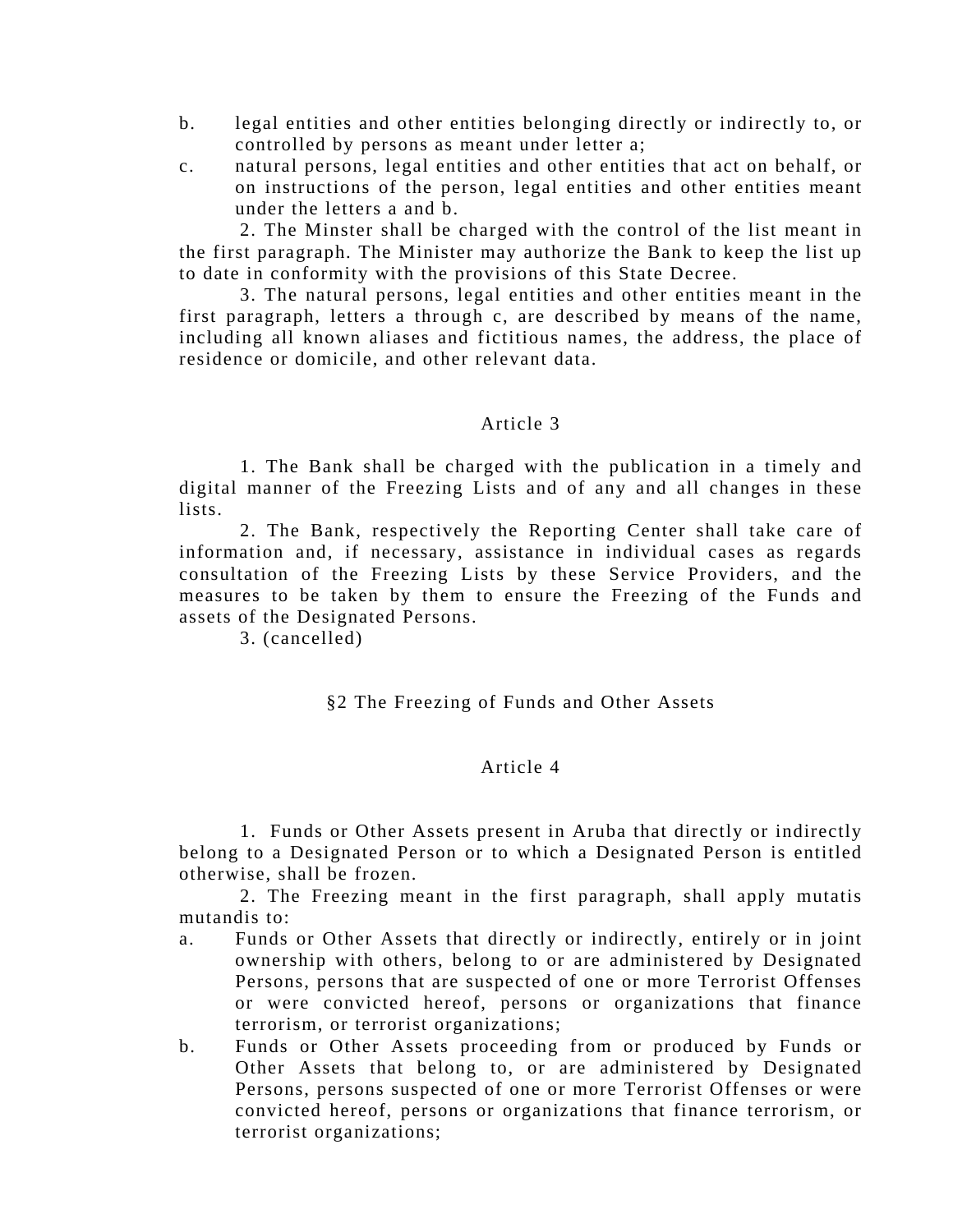3. Service Providers shall not provide any Services and shall not perform any acts that lead to it, or may reasonably lead to it that a Designated Person will get the disposal in any way of the Funds or Other Assets frozen by virtue of the first and second paragraph.

 4. Service Providers that have frozen Funds or Other Assets in their custody, shall promptly take such measures in consequence of which these Funds and assets cannot be transferred, converted, moved or placed at the disposal. Service Providers that have Funds or Other Assets in their possession, shall inform the Bank, respectively the Reporting Center hereof without delay.

 5. In the event that in consequence of a change in a Freezing list, an existing freeze of Funds or Other Assets have to be lifted, or has to be lifted, the Bank, respectively the Reporting Center, shall promptly inform the Service Providers concerned, and they shall see to it that that this takes place.

## Article 5

 Service Providers shall take reasonable measures that enables them to keep abreast at all times of the Freezing Lists, including all the subsequent amendments made to these lists, and that they otherwise comply on a continuous basis with the regulations laid down by or pursuant to this State Decree.

#### Article 6

 The Bank or the Reporting Center, respectively, may give a Service Provider directives as regards the application of the Articles 4, 5 and 8. The Service Provider concerned shall promptly comply with a directive.

#### Article 7

 1. In the event a freeze concerns a registered property as meant in Article 10 of Book 3 of the Civil Code of Aruba, the keeper of the public register in question shall take care of it that an entry is made hereof in this public register.

2. Article 4, fifth paragraph, shall apply mutatis mutandis.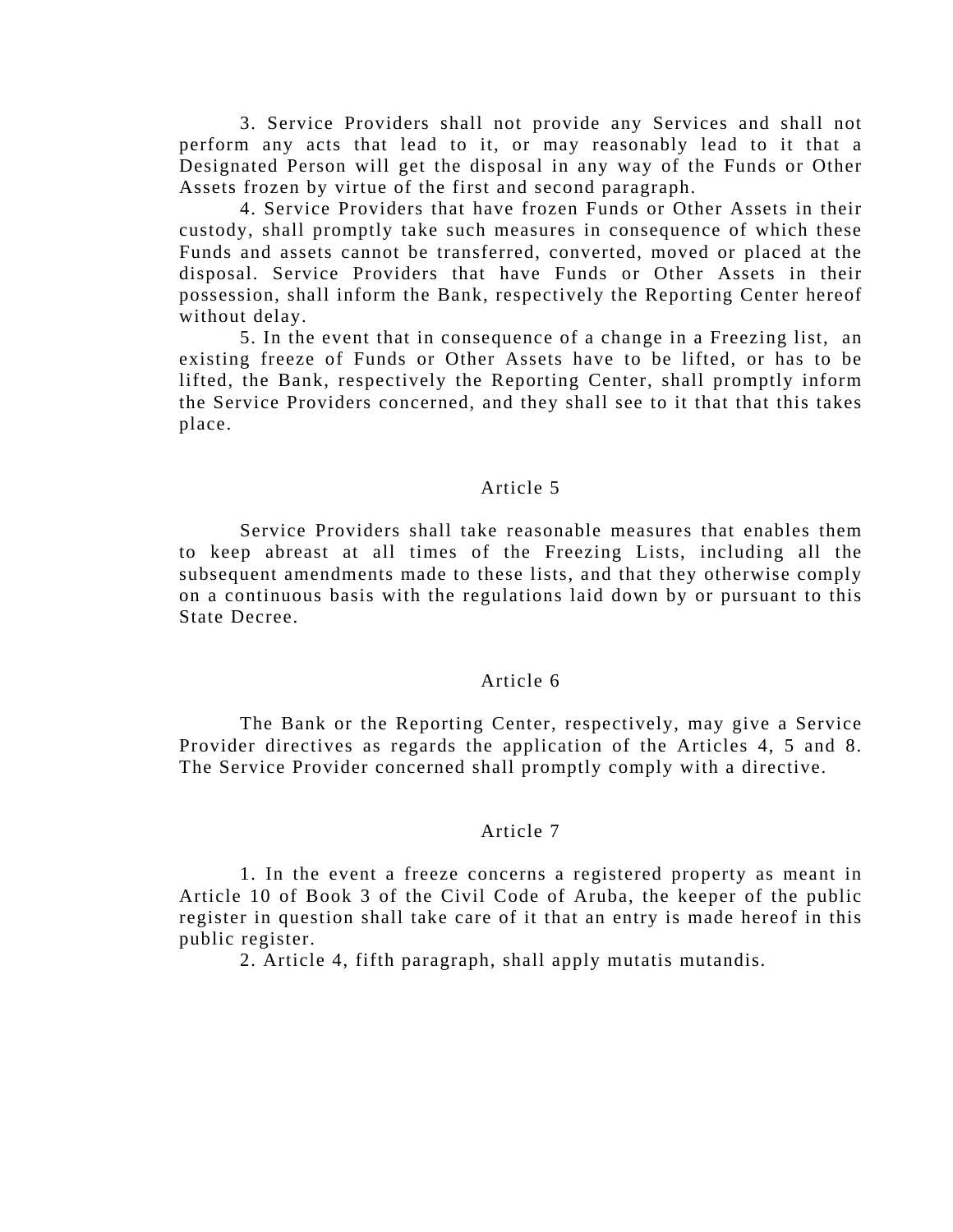# Article 8

 1. A Service Provider shall report each request for the rendering of a Service in which a Designated Person acts as the other party or is involved in another way, to the Reporting Center. If a Service Provider is an institution placed under the supervision of the Bank pursuant to State Ordinance, the Service Provider shall also report to the Bank.

 2. A report as meant in the first paragraph, shall contain, in as far as possible, the following data:

- a. the identity of the person who requests the Service or on behalf of whom the Service was requested;
- b. the identity of the natural person or legal entity, group or entity for and for the benefit of whom the Service was requested;
- c. the magnitude and the origin of the Funds or Other Assets involved in the Service requested.

# Article 9

 1. The Reporting Center may ask for further information or data from the one who made a report as meant in Article 20, first paragraph, subparagraphs a and b, of the State Ordinance for the Prevention and Combating of Money Laundering and Terrorist Financing.

 2. The person who was asked for additional data or information in conformity with the first paragraph, shall provide this in writing within a term to be fixed by the Reporting Center.

§4 The changing and lifting of Freezing measures

# Article 10

 1. There is a National Sanction Committee whose task it is to give advice and support to the Minister regarding the establishment of the list meant in Article 2, first paragraph, and all amendments of this list, as well as concerning all the related matters.

2. The National Sanction Committee comprises of:

- a. the Procurator General, who also is the chairman of the National Sanction Committee;
- b. a representative of the Ministry of the Minister;
- c. a representative of the Department of Foreign Affairs;
- d. a representative of the Aruban Intelligence Service.

 3. The National Sanction Committee decides its own working procedure.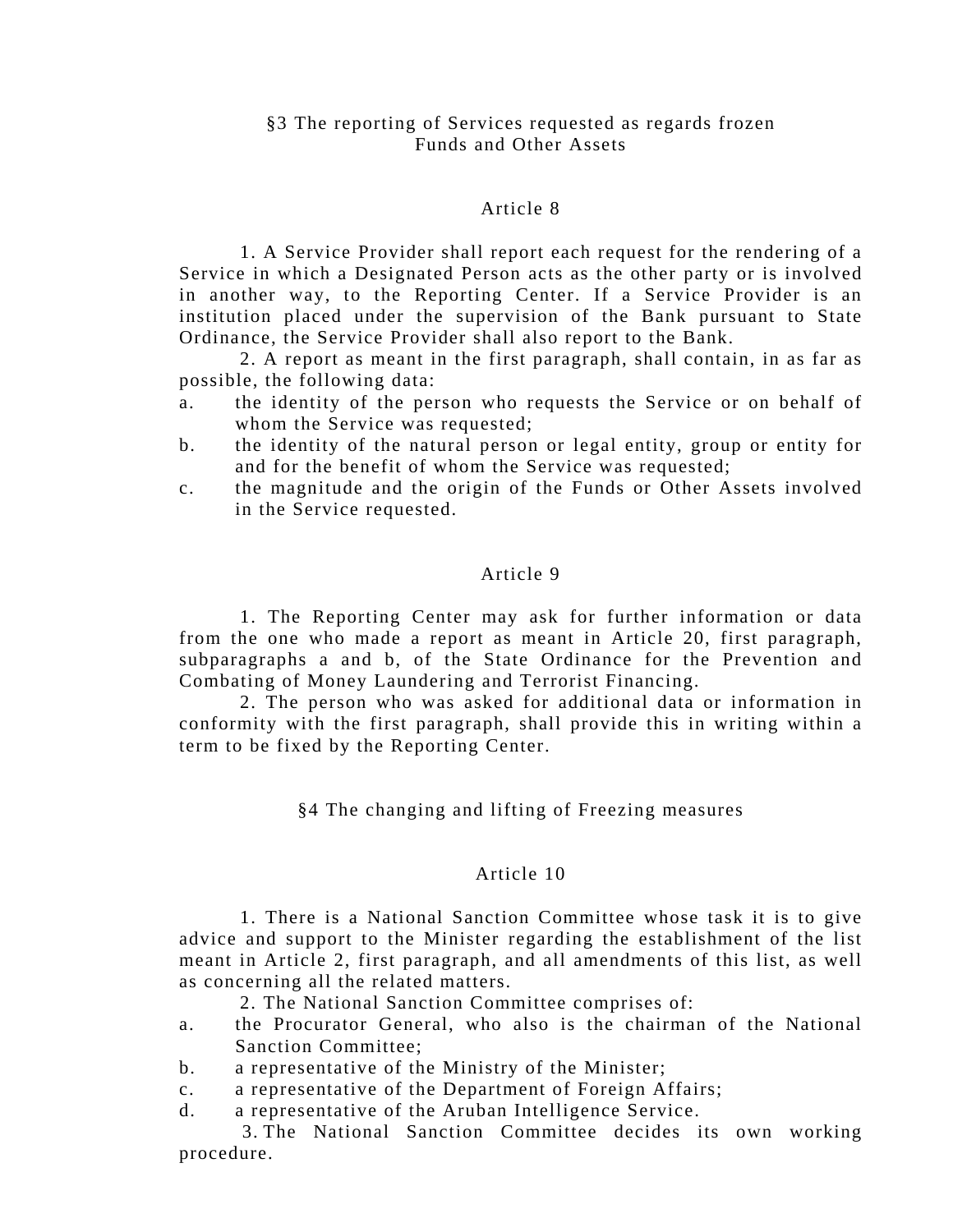### Article 11

 If the Minister receives a request from another State for Freezing Funds or Assets of a natural person, legal entity or other entity who/which at the moment of the request is not stated on a list meant in Article 2, first paragraph, and if there is a reasonable suspicion that the natural person, legal entity or organization is involved in committing Terrorist Offenses or the Financing of Terrorism, he shall have this natural person, legal entity or other entity included in the list meant in Article 2, first paragraph, before proceeding to the application of the first sentence, the Minister shall consult with the National Sanction Committee.

### Article 12

 1. If in case of a request for rendering a Service as regards a frozen Fund or Other Asset it was established that the Fund or Other Asset belongs to a person or organization bearing the same or a similar name as the Designated Person who is mentioned as owner of the frozen Fund or Asset, the Service Provider concerned shall inform the Bank, respectively the Reporting Center hereof.

 2. After receipt of a report as meant in the first paragraph, the Bank, respectively the Reporting Center shall inform the National Sanction Committee hereof without delay. The National Sanction Committee shall conduct an inquiry as soon as possible into the identity and background of the person or organization meant in the first paragraph, and shall inform the Minister of its findings. The Minister shall see to it that the Freezing of the Fund or Asset will be lifted promptly if the findings of the National Sanction Committee make this necessary.

### Article 13

 1. In deviation of Article 4, a Designated Person who is mentioned on a consolidated list of persons and entities as held by the United Nations Sanction Committees, may be granted access to his frozen Funds or Assets, exclusively it this is necessary for:

- a. making necessary payments for subsistence, medical treatment, fulfillment of long-term financial obligations, or the payment of rent, utility bills and insurance premiums;
- b. the payment of reasonable fees and compensations for legal assistance received;
- c. the receipt of refunded payments in connection with the provision of legal assistance;
- d. the payment of compensations for the preservation or maintenance of frozen Funds or Other Assets;
- e. payment of extraordinary expenses.